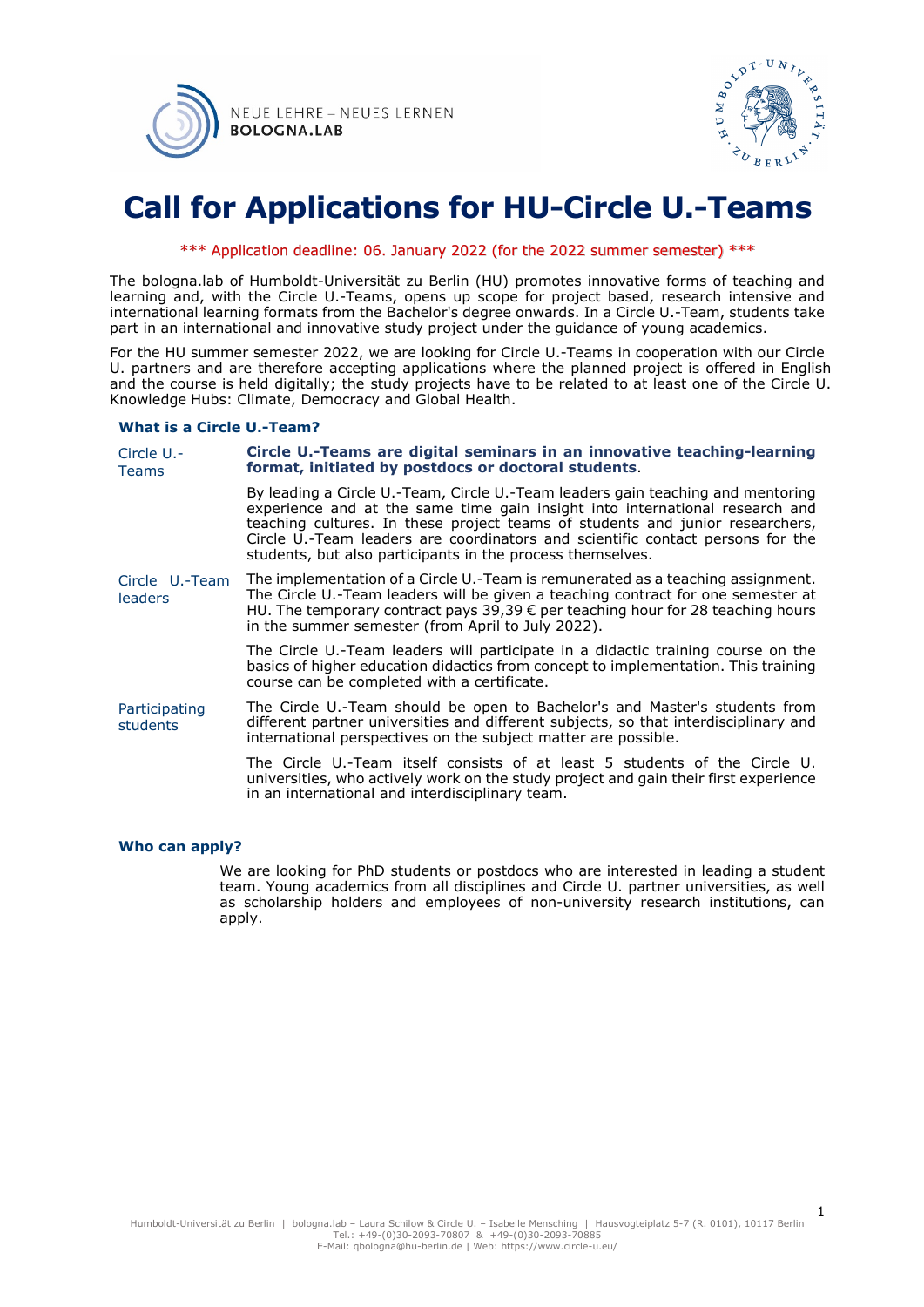



#### **How are the Circle U.-Team leaders selected?**

The applications received will be assessed by an interdisciplinary selection committee with members from all status groups. Among other things, the committee looks at the coherence of the didactic concept, the involvement of the students in the design of the project, the planned implementation of the teaching-learning format, the feasibility of the Circle U.-Team and the motivation of the applicants.



#### **Which projects are possible?**

Innovative teaching-learning projects that focus didactically on student-centered participation and science mediation address the following criteria:

- projects are open to students co-creating small scale research
- projects enable students to co-design the study project
- in the projects students actively participate in the process
- projects foster student collaboration towards a final product

The proposed innovative teaching-learning projects could be:

- projects with a focus on social engagement and science communication
- projects aimed at the overarching competence development of the students

*An example of a possible Circle U.-Team can be found [in the HU Course catalogue.](https://agnes.hu-berlin.de/lupo/rds?state=verpublish&status=init&vmfile=no&publishid=189255&moduleCall=webInfo&publishConfFile=webInfo&publishSubDir=veranstaltung)*

#### **What are the tasks of the Circle U.-Team leaders?**

The role of the young researchers as teachers and initiators of the Circle U.-Teams includes the following activities:

- For the Application Contacting the Chair of the [Circle U. Knowledge Hub](https://www.circle-u.eu/initiatives/knowledge-hubs/) at your university where you will receive professional exchange and organisational support (regarding the crediting of study points, finding student participants, etc.).
- Preparation of the course Planning the semester, preparing the materials and activities. Preliminary organization for the course: technical and didactical preparation (the bologna.lab offers didactical training on higher education teaching).
- Implementation of the course Supporting the students regarding content and methodological questions during the process and supporting the preparation and presentation/publication of the results obtained in a suitable form.
- Follow-up and Presentation Reflection on the study project and on the teams' experiences with the format. Presentation of the course results in a public Circle U. workshop.

2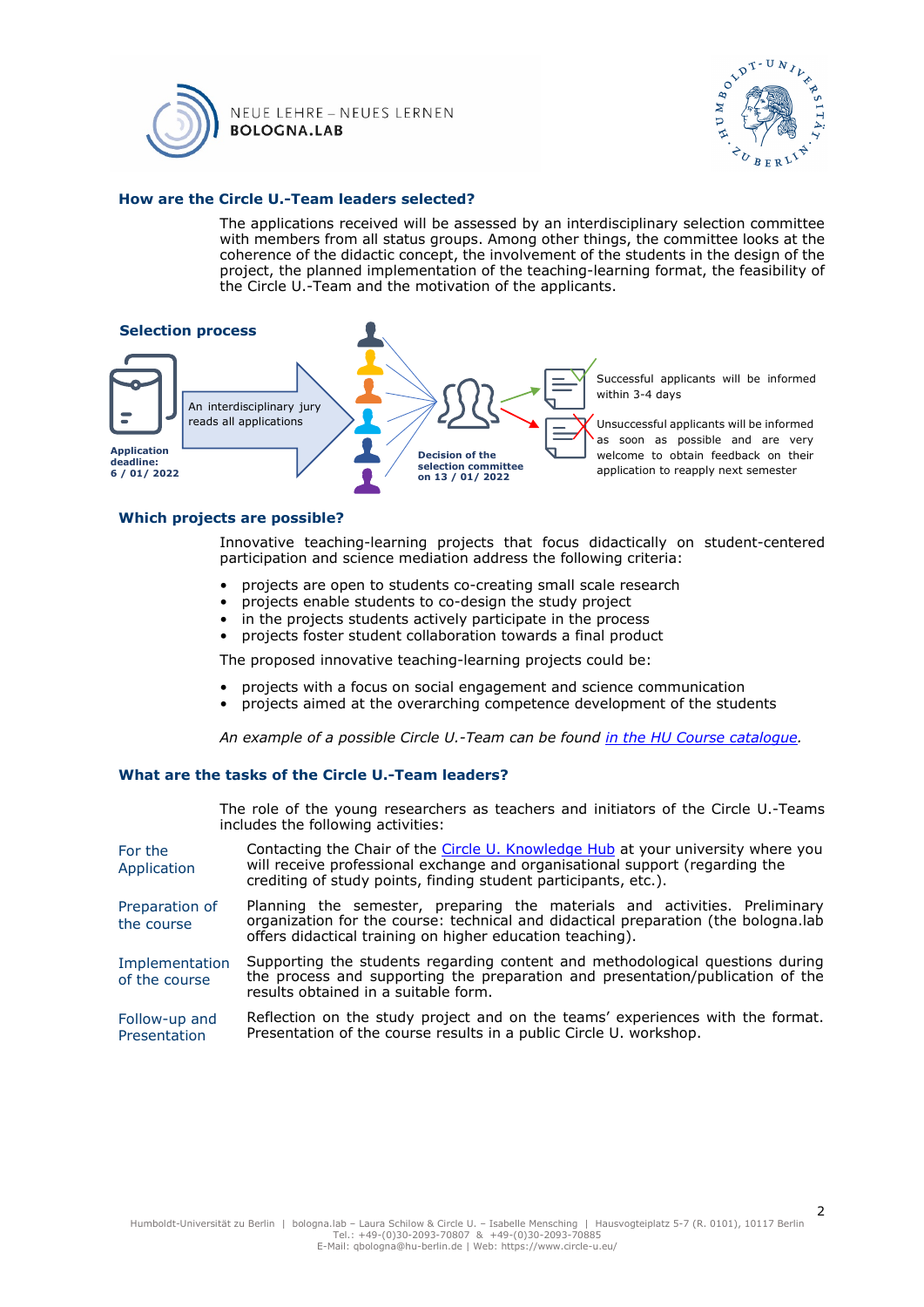



#### **Which application documents have to be submitted?**

Please send your documents to qbologna@hu-berlin.de (**until 06.01.2022**). For the application 3 documents are needed:

- 1. the Chair's agreement form *(see page 4-5)*
- 2. the project proposal and
- 3. the CV.

#### **1. The Chair's agreement:**

*The form is attached to this Call* The Chair's agreement form contains information about you as the applicant and about the connection of the HU-Circle U.-Team to the Knowledge Hub**.** Please fill out the form and have it signed by a Knowledge Hub Chair who supports the Circle U.-Team in terms of content and organisation.

#### **2. Project description (max. 3 pages with the following points):**

| Study project<br>and student<br>questions | What is the relevance of the proposed study project? How does it fit into the current<br>debates? What insights will be generated in the project??                                                                                           |
|-------------------------------------------|----------------------------------------------------------------------------------------------------------------------------------------------------------------------------------------------------------------------------------------------|
|                                           | With which Knowledge Hub is the Circle U.-Team connected? How does the Circle<br>U.-Team interconnect with the work of the Knowledge Hub?                                                                                                    |
|                                           | What questions could the students work on themselves? How do the students<br>shape their course experience and how is their active participation planned?                                                                                    |
|                                           | Clarify the points of connection to the Knowledge Hub topic and how the students<br>in the Circle U.-Team interact with the overarching theme.                                                                                               |
| Work and time<br>schedule                 | What steps are planned during the semester and what is their timeframe? How are<br>the steps implemented didactically? What didactical methods belong to the specific<br>steps?                                                              |
|                                           | Since this is an innovative teaching-learning project, make sure that the didactic<br>components of the semester plan are presented in detail.                                                                                               |
| Target group                              | What prior theoretical and methodological knowledge should students bring with<br>them? Is the Circle U.-Team open to Bachelor's and/or Master's students? Which<br>fields of study should or could be represented?                          |
| Final product                             | What results are the students working towards together? In what form could the<br>results be published or presented to a wider public (e.g. anthology, scientific<br>article, symposium, lecture, poster, exhibition, film, website, blog,)? |
| Personal<br>motivation                    | For what reasons would you like to offer a Circle U.-Team? What appeals to you<br>about innovative teaching and learning formats? How do you see your own role in<br>the joint process with the students?                                    |

#### **3. CV:**

table, 1-2 pages

#### **Do you have questions concerning your application?**

If you have any questions, please do not hesitate to contact us! Write us at qbologna@hu-berlin.de with your questions or to make an appointment.

**We look forward to receiving your application!**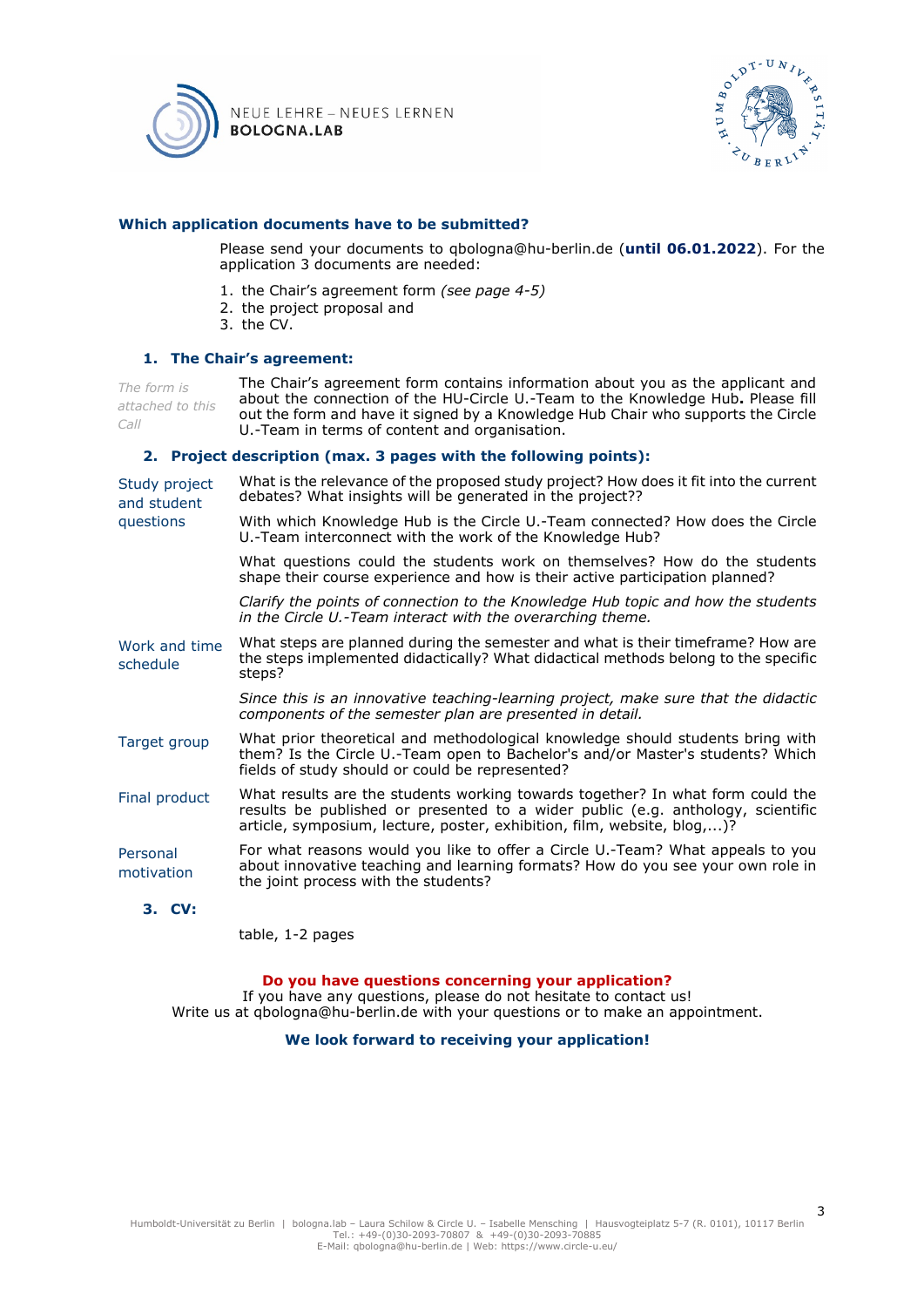



# **Chair's Agreement**

## **Information regarding the applicant**

| <b>Address for correspondence:</b> |  |  |  |
|------------------------------------|--|--|--|
| <b>E-Mail:</b>                     |  |  |  |
|                                    |  |  |  |
| <b>Academic background:</b>        |  |  |  |
| $\Box$ PhD student at              |  |  |  |
| $\square$ Postdoc at               |  |  |  |
| □ Scholarship holder at            |  |  |  |
| □ Academic staff member at         |  |  |  |
| $\square$ other positions          |  |  |  |
| <b>Signature (applicant)</b>       |  |  |  |

**Institution** Humboldt-Universität zu Berlin bologna.lab | Circle U. Hausvogteiplatz 5-7, 10117 Berlin **Contact**

Laura Schilow (bologna.lab) Isabelle Mensching (Circle U. HU) Tel.: +49 030 2093 708 -07/-85

**E-Mail** qbologna@hu-berlin.de **Web** https://www.circle-u.eu